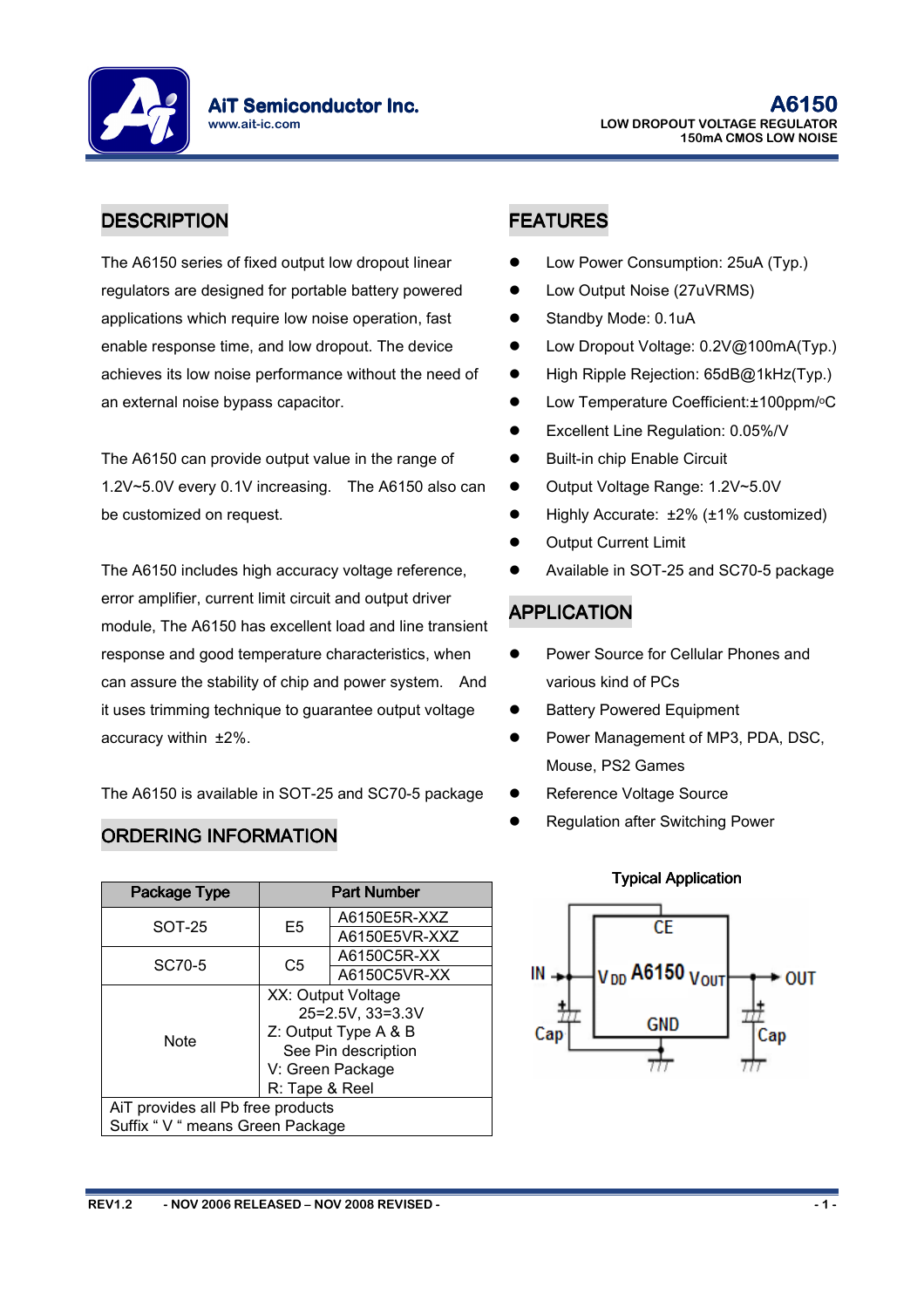

### PIN DESCRIPTION



### **ABSOLUTE MAXIMUM RATINGS**

| Max Input Voltage           | 8V                 |
|-----------------------------|--------------------|
| Junction Temperature(TJ)    | 125°C              |
| <b>Output Current</b>       | 200 <sub>m</sub> A |
| Power Dissipation (SOT-25)  | 200mW              |
| Power Dissipation (SC-70-5) | 200mW              |
| Storage Temperature (Ts)    | $-45$ °C~150°C     |
| Lead Temperature and Time   | 260°C, 10S         |

Stresses above may cause permanent damage to the device. These are stress ratings only, and functional operation of the device at these or any other conditions beyond those indicated in the Electrical Characteristics is not implied. Exposure to absolute maximum rating conditions for extended periods may affect device reliability.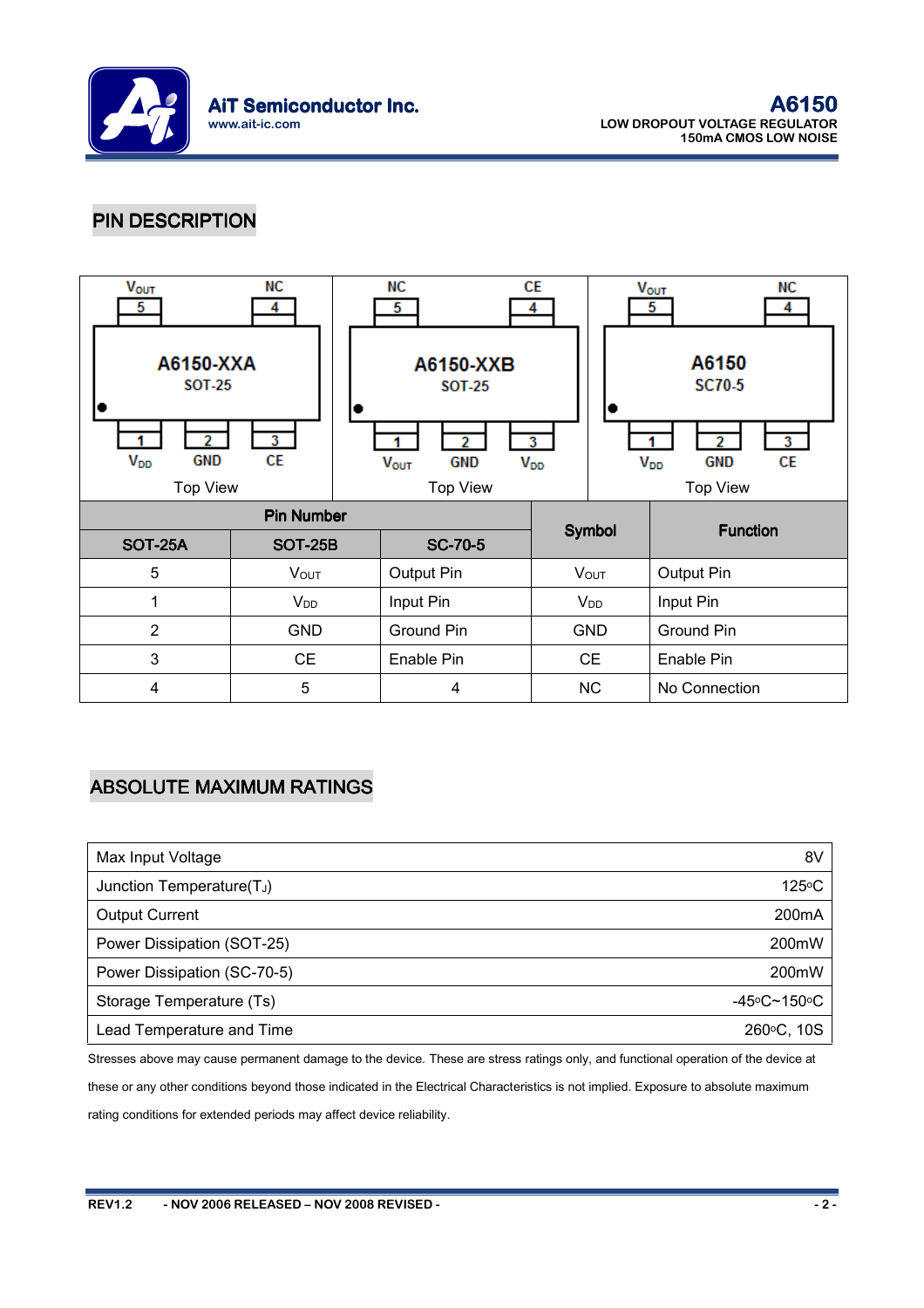

# **ELECTRICAL CHARACTERISTICS**

| <b>Symbol</b>                          | Parameter                                         | <b>Conditions</b>                                         | Min                  | <b>Typ</b> | <b>Max</b>           | Unit         |
|----------------------------------------|---------------------------------------------------|-----------------------------------------------------------|----------------------|------------|----------------------|--------------|
| $V_{IN}$                               | Input Voltage                                     |                                                           | 1.8                  |            | 8                    | V            |
| <b>VOUT</b>                            | Output Voltage                                    | Vin=Set Vout+1V<br>1mA≦lout≦30mA                          | <b>VOUT</b><br>x0.98 |            | <b>VOUT</b><br>x1.02 | $\vee$       |
| $I_{\text{OUT}}$ (Max)                 | <b>Max Output Current</b>                         | $V_{IN}$ - $V_{OUT}$ = 1V                                 | 150                  |            |                      | mA           |
| Dropout<br>Voltage                     | Input-Output Voltage<br><b>Differential</b>       | Refer to the Electrical Characteristics by output voltage |                      |            |                      |              |
| ΔVουτ<br>$\Delta V_{IN}$ x $V_{OUT}$   | Line Regulation                                   | $IOUT=40mA$<br>1.6V≦Vin≦8V                                |                      | 0.05       | 0.2                  | %N           |
| Δ VOUT / ΔΙΟUΤ                         | Load Regulation                                   | Vin=Set Vout+1V<br>1mA≦lout≦80mA                          |                      | 12         | 40                   | mV           |
| <b>Iss</b>                             | <b>Supply Current</b>                             | Vin=Set Vout+1V                                           |                      | 25         | 50                   | uA           |
| <b>ISTANDBY</b>                        | Supply Current (Standby)                          | Vin=Set Vout+1V,<br>$V_{CE} = GND$                        |                      | 0.1        | 1.0                  | uA           |
| ΔVουτ<br>$\Delta T$ - $V_{\text{OUT}}$ | Output Voltage<br><b>Temperature Coefficiency</b> | $IOUT=30mA$                                               |                      | ±100       |                      | ppm/°C       |
| <b>PSRR</b>                            | Ripple Rejection                                  | $F=1kHz$ ,<br>Ripple=0.5Vp-p<br>Vin=Set Vout+1V           |                      | 65         |                      | dB           |
| <b>ILIM</b>                            | <b>Short Current Limit</b>                        | $V_{\text{OUT}} = 0V$                                     |                      | 20         |                      | mA           |
| Rpd                                    | CE Pull down Resistance                           |                                                           | 2.0                  | 5.0        | 10.0                 | $m\Omega$    |
| <b>V<sub>CEH</sub></b>                 | CE Input Voltage "H"                              |                                                           | 1.5                  |            | Vin                  | $\vee$       |
| <b>VCEL</b>                            | CE Input Voltage "L"                              |                                                           | $\mathbf 0$          |            | 0.25                 | $\vee$       |
| EN                                     | <b>Output Noise</b>                               | BW=10Hz~100kHz                                            |                      | 27         |                      | <b>uVRMS</b> |

Test Conditions:  $C_0$  $=1$ uF,  $C_0$  $=2.2$ uF, T $=250C_0$ , unless otherwise noted.

### ELECTRICAL CHARACTERISTICS BY OUTPUT VOLTAGE

| <b>Output Voltage</b>   | Dropout Voltage, VDIF (V) |      |            |
|-------------------------|---------------------------|------|------------|
| Vout (V)                | <b>Condition</b>          | Typ. | <b>Max</b> |
| $V_{\text{OUT}} = 1.5V$ |                           | 0.38 | 0.70       |
| $V_{OUT} = 1.6V$        |                           | 0.36 | 0.65       |
| $V_{\text{OUT}} = 1.7V$ | $IQUT = 120mA$            | 0.34 | 0.60       |
| 1.8V≦Vout≦2.0           |                           | 0.32 | 0.55       |
| 2.1V≦Vout≦2.7           |                           | 0.28 | 0.60       |
| 2.8V≦Vout≦4.0           |                           | 0.22 | 0.35       |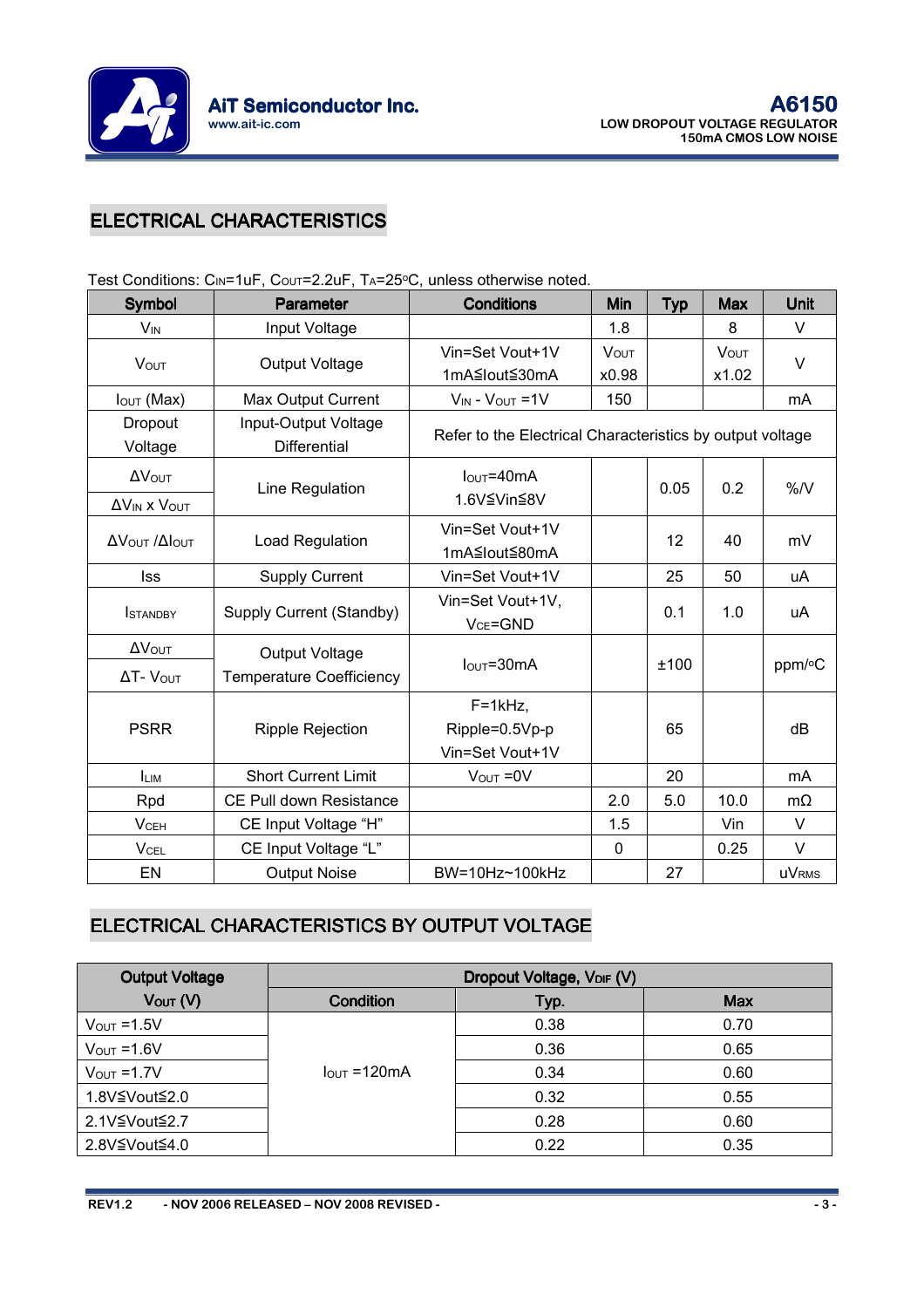

### TYPICAL PERFORMANCE CHARACTERISTICS















Output: 1.8V





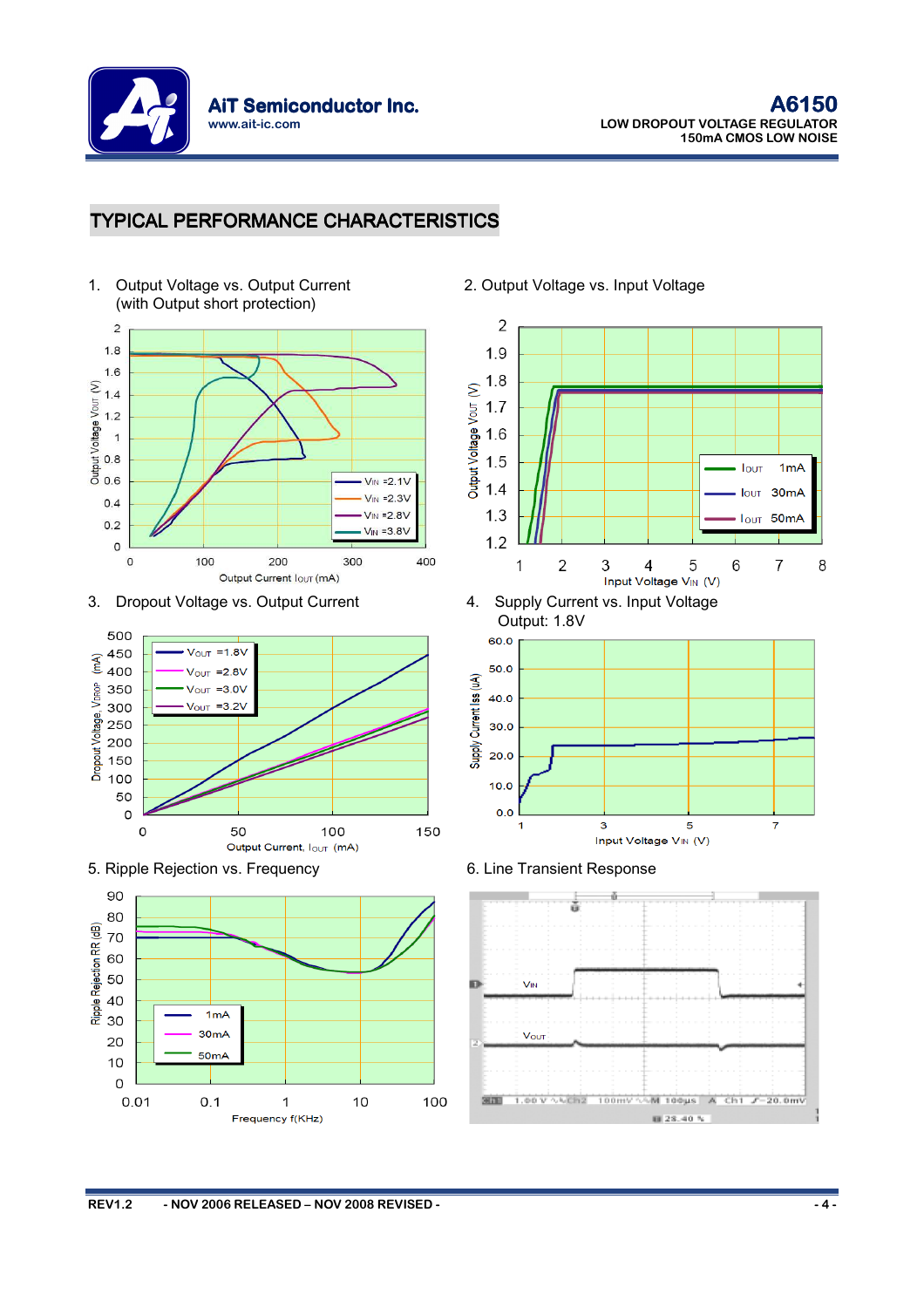

#### 7. Load Transient Response

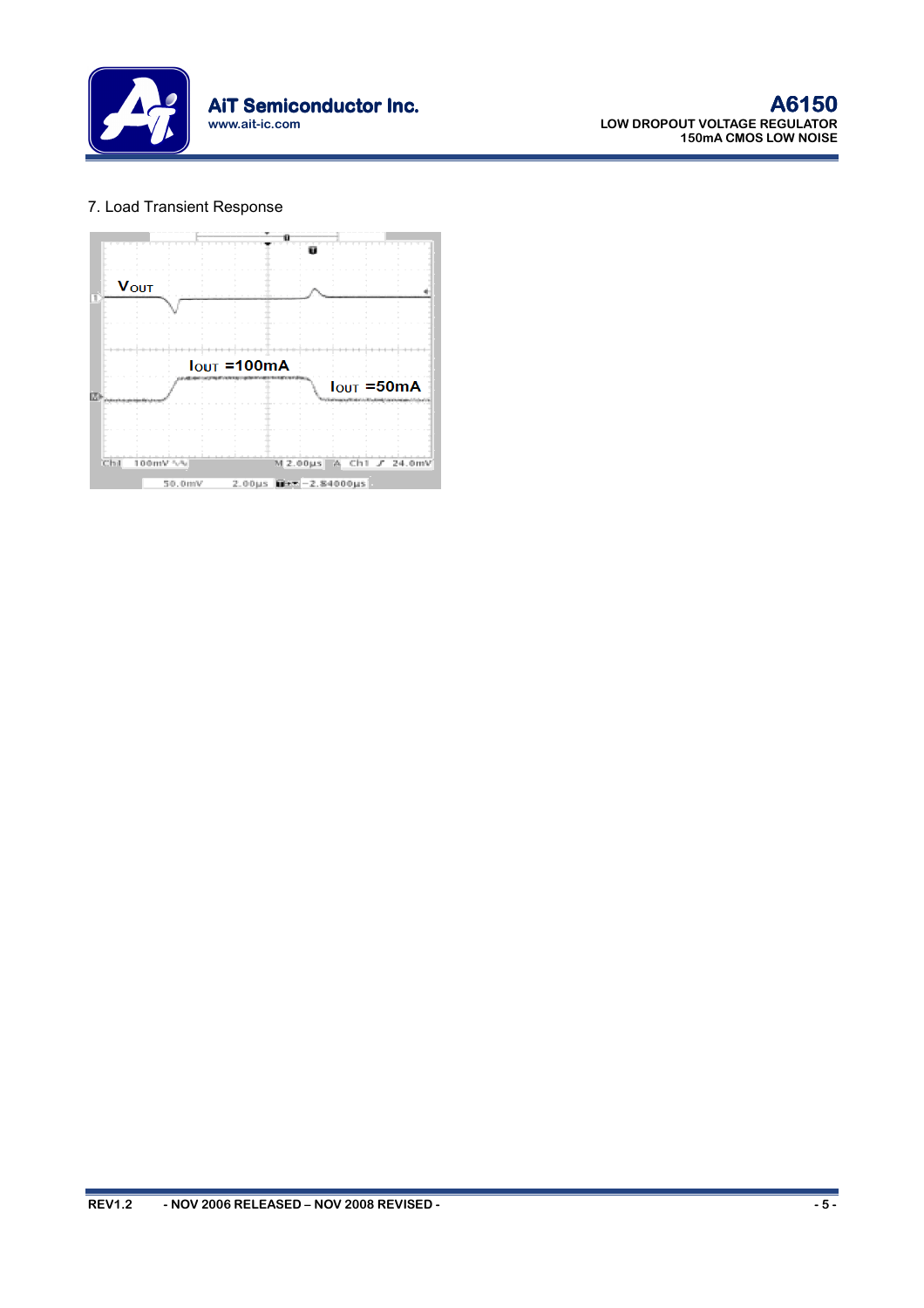

# **BLOCK DIAGRAM**

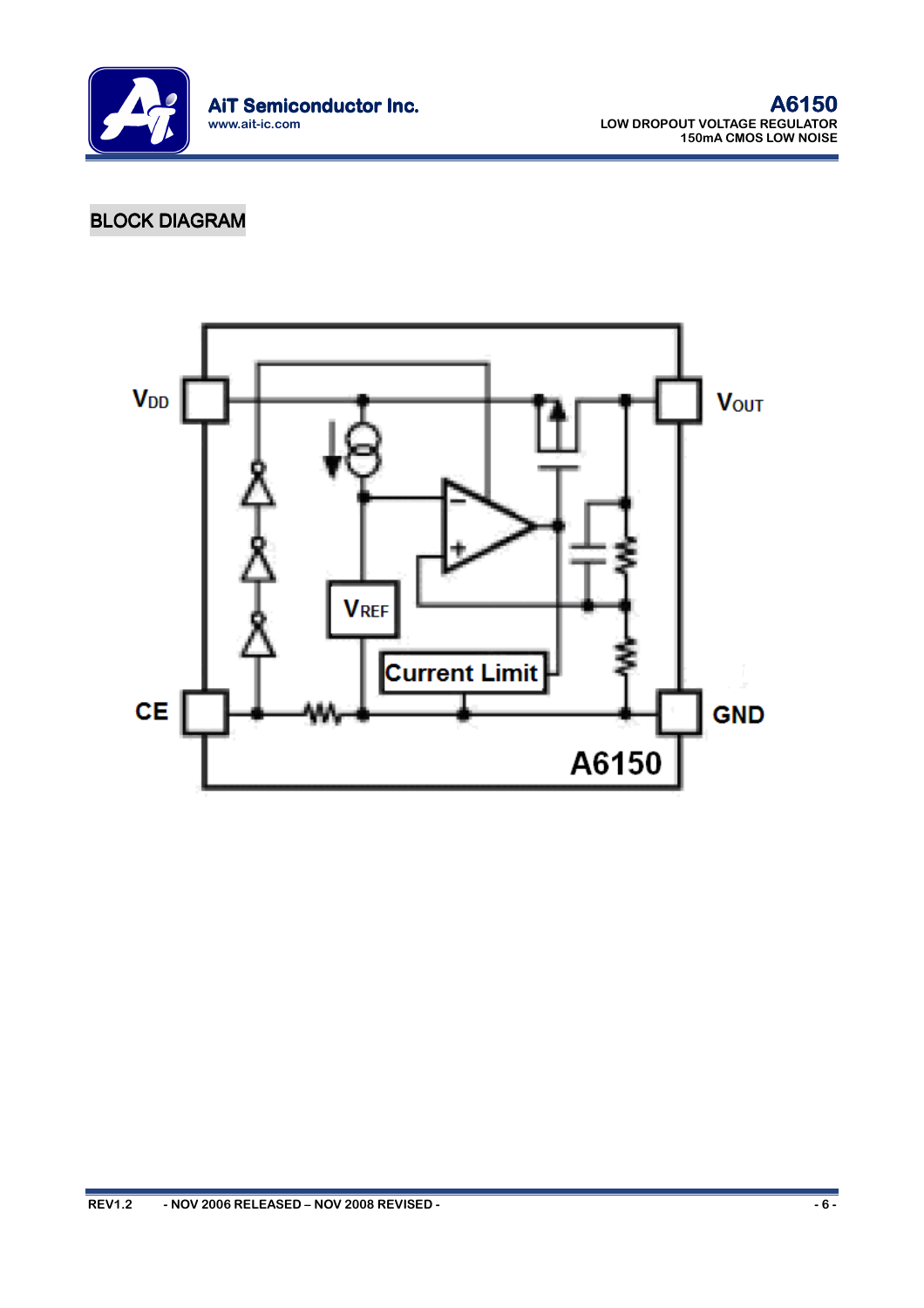

### DETAILED INFORMATION

A6150 series is a group of positive voltage output, low noise, low power consumption, low dropout voltage regulator.

#### **Typical Circuit**

A6150 typical circuit as follows:

![](_page_6_Figure_6.jpeg)

#### Input Capacitor (C<sub>IN</sub>)

Input capacitor  $(C_{\text{IN}}=1$ uF) is recommended in all application circuit.

#### Output Capacitor (Cour)

Output Capacitor ( $C_{\text{OUT}}$  = 1uF / 2.2uF) is recommended in all application to assure the stability of circuit.

#### Output Voltage vs. Output Current

Example: A6150-18 (1.8V output)

![](_page_6_Figure_13.jpeg)

Output Current lout(mA)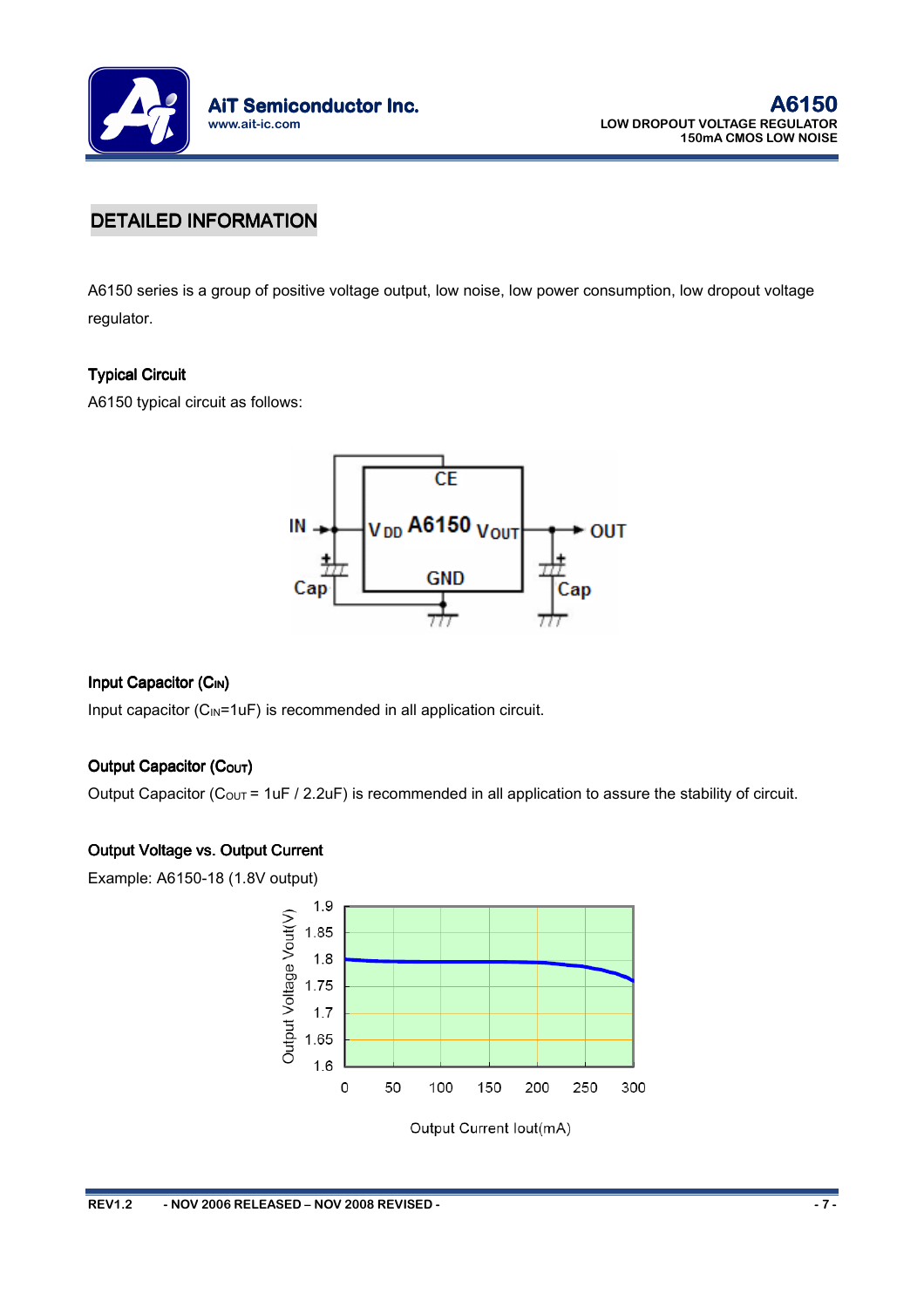![](_page_7_Picture_0.jpeg)

## PACKAGE INFORMATION

Dimension in SOT-25 (Unit: mm)

![](_page_7_Figure_4.jpeg)

![](_page_7_Figure_5.jpeg)

![](_page_7_Figure_6.jpeg)

Tape Dimension **Reel Dimension** 

![](_page_7_Figure_9.jpeg)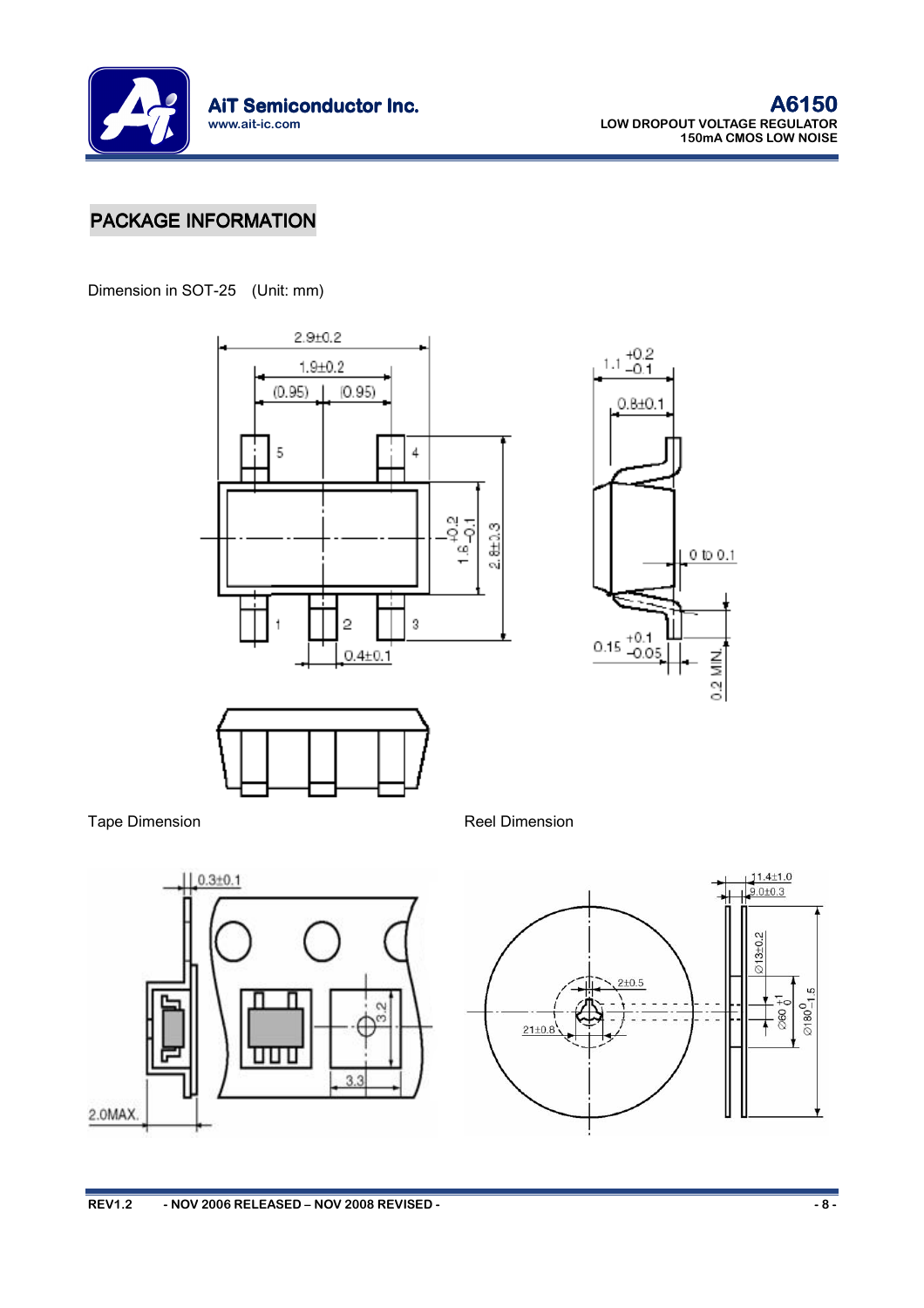![](_page_8_Picture_0.jpeg)

### Dimension in SC70-5 (Unit: mm)

![](_page_8_Figure_3.jpeg)

![](_page_8_Figure_4.jpeg)

![](_page_8_Figure_5.jpeg)

| <b>Symbol</b>  | <b>Dimensions in Millimeters</b> |            |  |
|----------------|----------------------------------|------------|--|
|                | Min                              | <b>Max</b> |  |
| A              | 0.900                            | 1.100      |  |
| A <sub>1</sub> | 0.999                            | 0.100      |  |
| A2             | 0.900                            | 1.000      |  |
| b              | 0.150                            | 0.350      |  |
| c              | 0.080                            | 0.150      |  |
| D              | 2.000                            | 2.200      |  |
| Е              | 1.150                            | 1.350      |  |
| E1             | 2.150                            | 2.450      |  |
| е              | 0.065 TYP                        |            |  |
| e <sub>1</sub> | 1.200                            | 1.400      |  |
|                | 0.525 REF                        |            |  |
| L1             | 0.260                            | 0.460      |  |
| θ              | $0^{\circ}$                      | $8^\circ$  |  |